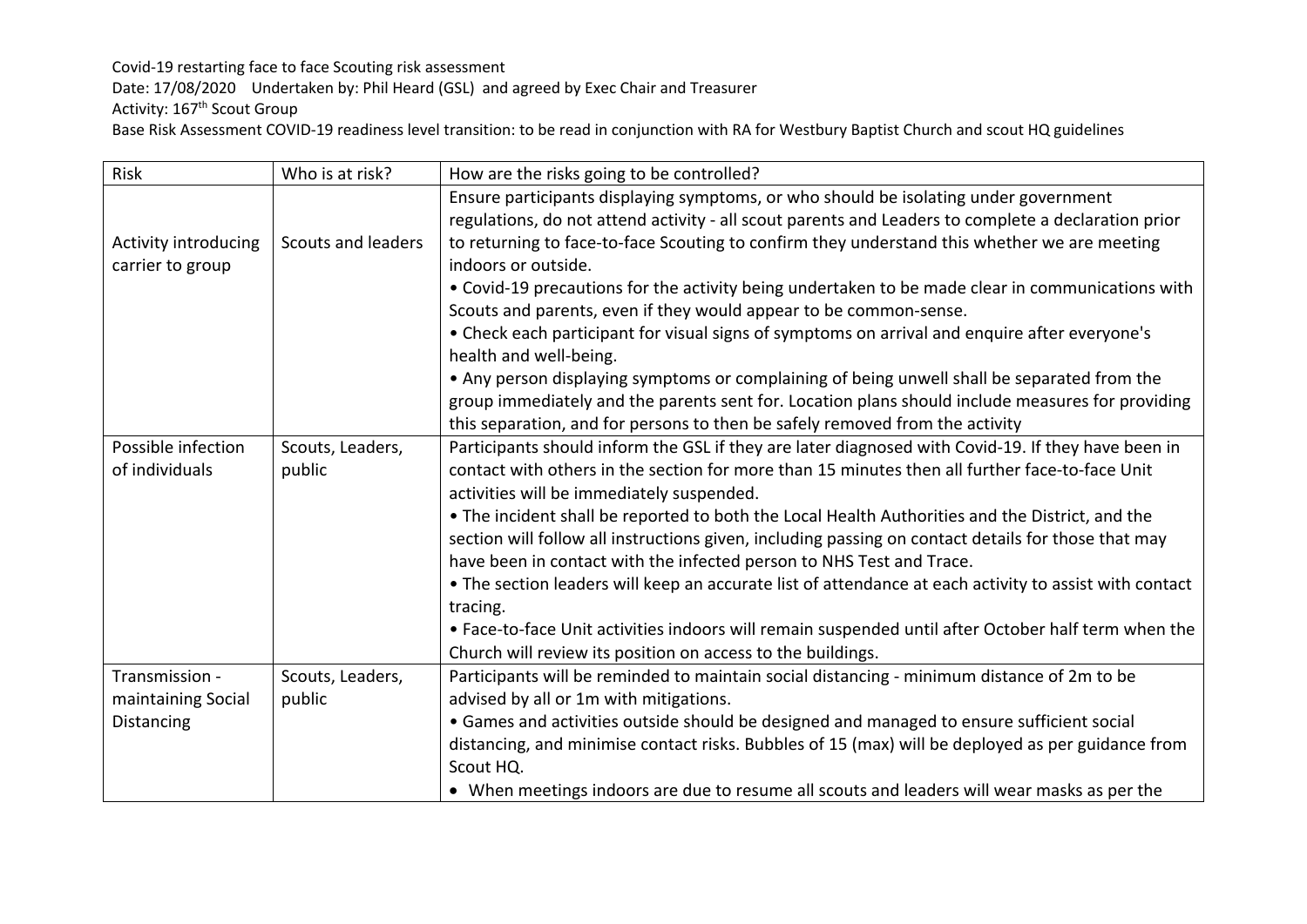Covid-19 restarting face to face Scouting risk assessment

Date: 17/08/2020 Undertaken by: Phil Heard (GSL) and agreed by Exec Chair and Treasurer

Activity: 167<sup>th</sup> Scout Group

Base Risk Assessment COVID-19 readiness level transition: to be read in conjunction with RA for Westbury Baptist Church and scout HQ guidelines

|                                                      |                             | current HQ advice.<br>• Ensure participants do not hug, shake hands etc. - leaders to be particularly vigilant on arrival<br>and when leaving.<br>• If meeting in a public space Leaders will ensure group remains sufficiently distanced from others<br>using the space.                                                                                                                                                                                                                                                                                                                                                                         |
|------------------------------------------------------|-----------------------------|---------------------------------------------------------------------------------------------------------------------------------------------------------------------------------------------------------------------------------------------------------------------------------------------------------------------------------------------------------------------------------------------------------------------------------------------------------------------------------------------------------------------------------------------------------------------------------------------------------------------------------------------------|
| Transmission - drop<br>off and travel to<br>meetings | Scouts, Leaders,<br>parents | Location specific plans will appropriately consider drop-off and collection arrangements to ensure<br>they are safe, and that social distancing can be maintained at all times.<br>. Parents shall not enter buildings or facilities where the section is meeting.<br>• Participants shall be advised not to share cars or use public transport to get to meetings, and<br>maintain distancing if walking.<br>• If multiple groups are meeting at the same space, the drop of and collection of these shall be<br>sufficiently separated in time or location to ensure the groups do not mix.                                                     |
| <b>Administering First</b><br>Aid                    | Scouts, Leaders             | First Aid kits to contain face masks, extra gloves, and a resuscitation face shield. This should be<br>checked in advance of the activity.<br>• First aider and injured party to wear a mask while treatment being given.<br>• First aider to wear gloves while treatment being given.<br>. Both first aider and injured party should use hand gel before and after treatment is given.<br>. Leaders will ensure they have familiarised themselves with Covid guidance on giving CPR<br>• Where multiple groups are meeting simultaneously, ensure each group has its own separate<br>First Aid provision to avoid any mixing between the groups. |
| Cleanliness and<br>personal hygiene                  | Scouts, Leaders             | Hand sanitiser to be provided and used on arrival, before leaving, and at appropriate points during<br>the activity.<br>• Participants reminded to refrain from touching face or adjusting masks.<br>• Minimise sharing of items between individuals. Where items must be shared, keep this sharing<br>to the smallest group possible.                                                                                                                                                                                                                                                                                                            |
| <b>Toilet facilities</b>                             | Scouts, Leaders             | Activities should be planned with availability of facilities taken into account.<br>. When using facilities at Group premises all specified procedures should be followed. Toilet                                                                                                                                                                                                                                                                                                                                                                                                                                                                 |